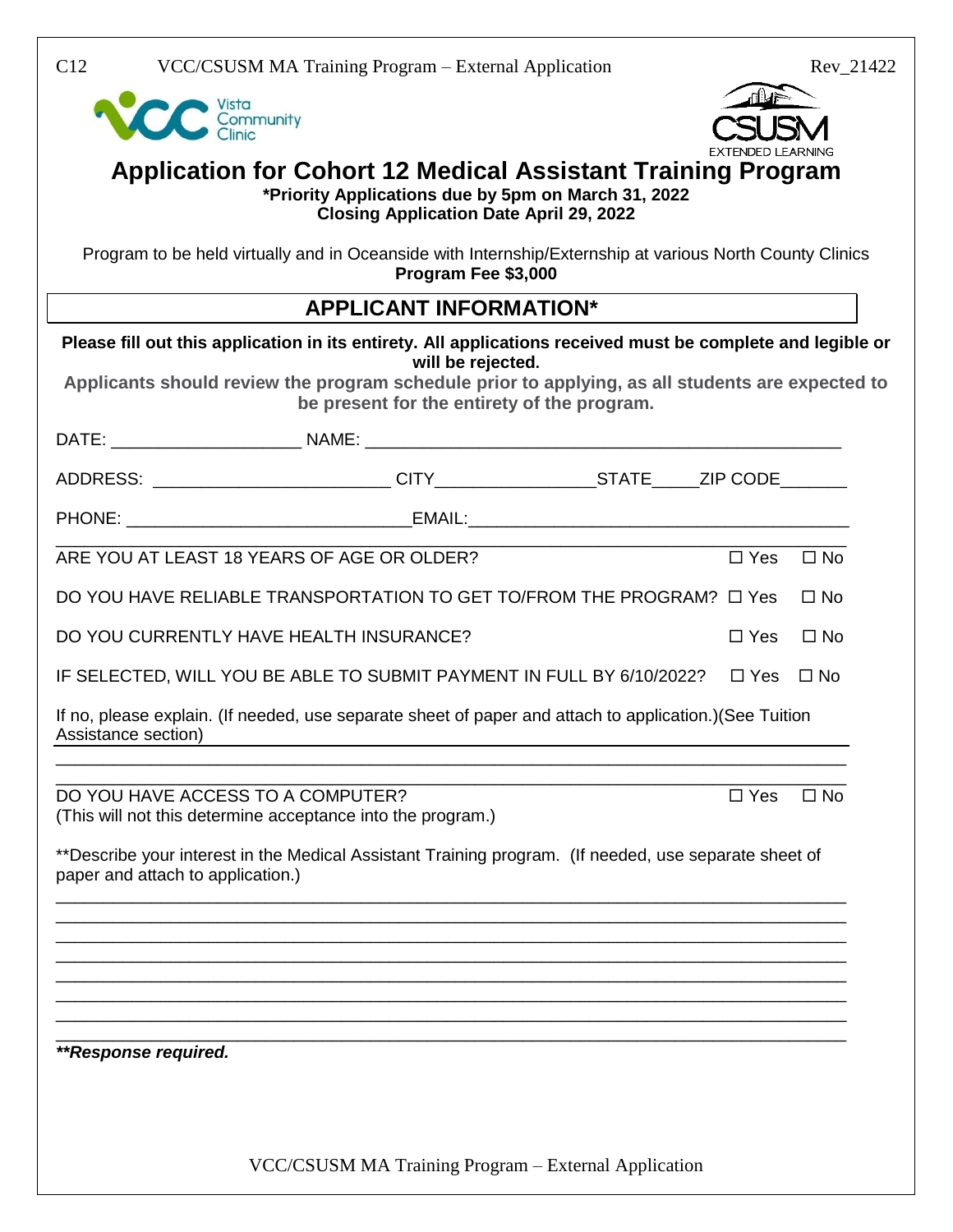C12 VCC/CSUSM MA Training Program – External Application Rev\_21422

# **EMPLOYMENT HISTORY\***

| Have you ever worked in the medical field?<br>$\square$ No<br>$\Box$ Yes                                   |  |  |                            |                                 |                    |                         |            |               |              |
|------------------------------------------------------------------------------------------------------------|--|--|----------------------------|---------------------------------|--------------------|-------------------------|------------|---------------|--------------|
| <b>Current Employer</b>                                                                                    |  |  |                            |                                 |                    |                         |            |               |              |
| <b>Company Name</b>                                                                                        |  |  |                            |                                 |                    |                         |            |               |              |
| <b>Company Address</b>                                                                                     |  |  |                            |                                 |                    |                         |            |               |              |
| <b>Job Title</b>                                                                                           |  |  |                            |                                 |                    |                         |            |               |              |
| <b>Job Duties</b>                                                                                          |  |  |                            |                                 |                    |                         |            |               |              |
| From (MM/DD/YY)<br>Dates Employed                                                                          |  |  | To (MM/DD/YY)              |                                 |                    |                         |            |               |              |
| <b>Supervisor Name</b>                                                                                     |  |  |                            |                                 |                    | <b>Supervisor Phone</b> |            |               |              |
| Reason for Leaving                                                                                         |  |  |                            |                                 |                    |                         |            |               |              |
| May we contact this employer?<br>$\square$ Yes<br>$\square$ No                                             |  |  |                            |                                 |                    |                         |            |               |              |
| <b>Previous Employer</b>                                                                                   |  |  |                            |                                 |                    |                         |            |               |              |
| <b>Company Name</b>                                                                                        |  |  |                            |                                 |                    |                         |            |               |              |
| <b>Company Address</b>                                                                                     |  |  |                            |                                 |                    |                         |            |               |              |
| <b>Job Title</b>                                                                                           |  |  |                            |                                 |                    |                         |            |               |              |
| <b>Job Duties</b>                                                                                          |  |  |                            |                                 |                    |                         |            |               |              |
| From (MM/DD/YY)<br>Dates Employed                                                                          |  |  | To (MM/DD/YY)              |                                 |                    |                         |            |               |              |
| <b>Supervisor Name</b>                                                                                     |  |  | Supervisor Phone<br>Number |                                 |                    |                         |            |               |              |
| Reason for Leaving                                                                                         |  |  |                            |                                 |                    |                         |            |               |              |
| May we contact this employer?                                                                              |  |  |                            |                                 |                    |                         | $\Box$ Yes | $\square$ No  |              |
| <b>PROFESSIONAL REFERENCES*</b>                                                                            |  |  |                            |                                 |                    |                         |            |               |              |
| Name                                                                                                       |  |  |                            | Address (City,                  |                    |                         |            |               |              |
|                                                                                                            |  |  |                            | State only)                     |                    |                         |            |               |              |
| Phone                                                                                                      |  |  |                            | How long have you               |                    |                         |            |               |              |
| Number                                                                                                     |  |  |                            | known this person?              |                    |                         |            |               |              |
| May we contact this reference?                                                                             |  |  |                            |                                 |                    |                         |            | $\Box$ Yes    | $\square$ No |
| Name                                                                                                       |  |  |                            | <b>Address</b><br>(City, State) |                    |                         |            |               |              |
| Phone                                                                                                      |  |  |                            |                                 | How long have you  |                         |            |               |              |
| Number                                                                                                     |  |  |                            |                                 | known this person? |                         |            |               |              |
| May we contact this reference?                                                                             |  |  |                            |                                 |                    |                         |            | $\square$ Yes | $\square$ No |
| <b>EDUCATION*</b>                                                                                          |  |  |                            |                                 |                    |                         |            |               |              |
| Name of High School                                                                                        |  |  |                            |                                 | City, State        |                         |            |               |              |
| HS Diploma, GED or Equivalent Received?<br>If so, month and year earned?                                   |  |  |                            |                                 |                    |                         |            |               |              |
| <b>Dates Attended</b><br>Diploma or Degree                                                                 |  |  |                            |                                 |                    |                         |            |               |              |
| Undergraduate/ Graduate/<br>Professional/ Medical<br>Education (Name and<br>Location; current and/or past) |  |  | From:                      |                                 | To:                |                         |            |               |              |
|                                                                                                            |  |  |                            |                                 |                    |                         |            |               |              |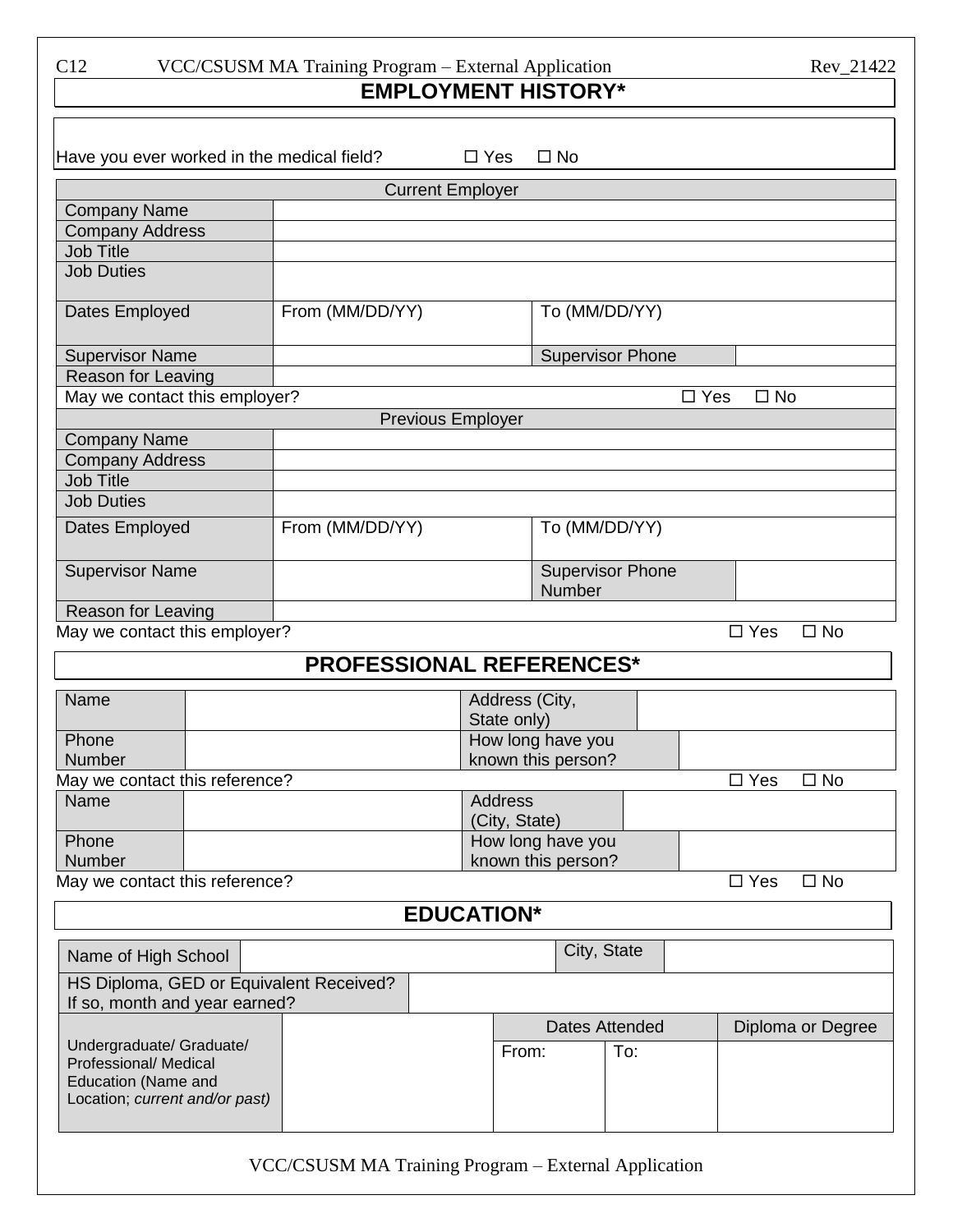C12 VCC/CSUSM MA Training Program – External Application Rev\_21422

## **Tuition Assistance**

## This section must be completed by ALL applicants **ONLY INCLUDE ATTACHMENTS** if you are applying for tuition assistance

In an effort to determine eligibility for Tuition Assistance for the Medical Assistant Training Program, please attach **copies** of at least one of the following documentation forms to your application:

- Most recent monthly household income- **Two full months** of paystubs from each employed household member, letter of employment *(if you do not receive paystubs),* Social Security award letter, child support or proof of unemployment
- $\Box$  First four pages of most recent income taxes for entire household
- $\Box$  Most recent bank statements for entire household
- □ Expenses: Rent receipt or contract, mortgage, SDG&E, water and telephone bill
- □ Child Care Expenses and paid child support

\*\*Please circle the bracket your Household Income best fits into from below\*\*

### **Household size:** \_\_\_\_\_\_\_\_\_\_

|                | Annual<br>income<br>ranges $\rightarrow$ | <u>A</u><br>Less than<br>or equal<br>to: | B<br>Greater<br>than $A \&$<br>less than or<br>equal to: | Greater<br>than $B \t{a}$<br>less than or<br>equal to: | D<br><b>Greater</b><br>than $C$ &<br>less than or<br>equal to: | E<br>Greater<br>than D |
|----------------|------------------------------------------|------------------------------------------|----------------------------------------------------------|--------------------------------------------------------|----------------------------------------------------------------|------------------------|
|                | 1                                        | 12,880                                   | 17,775<br>S.                                             | \$25,760                                               | \$32,200                                                       | $$32,200+$             |
|                | $\overline{2}$                           | \$<br>17,420                             | 24,040<br>\$.                                            | \$34,840                                               | \$43,550                                                       | $$43,550+$             |
| <b>HH Size</b> | $\mathbf{3}$                             | \$21,960                                 | 30,305<br>\$.                                            | \$43,920                                               | \$54,900                                                       | \$54,900+              |
|                | $\overline{4}$                           | \$26,500                                 | 36,570<br>\$.                                            | \$53,000                                               | \$66,250                                                       | $$66,250+$             |
|                | 5                                        | 31,040<br>S.                             | 42,836                                                   | \$62,080                                               | \$77,600                                                       | \$77,600+              |
|                | 6                                        | 35,580                                   | 49,101                                                   | \$71,160                                               | \$88,950                                                       | \$88,950+              |

Should Tuition Assistance be awarded, you will still be required to pay the remainder of the program fee in full by 6/10/2022

By submitting the information requested for Tuition Assistance eligibility, it does **not** guarantee Tuition Assistance eligibility or acceptance into the Medical Assistant Training Program.

If any of the information requested is missing, we will not be able to move forward with processing of the application.

**Deadline** to submit required Tuition Assistance eligibility documentation and MA Training Program application is the priority deadline **3/31/2022 by 5 pm**.

Please scan and send via email to MAProgram@vcc.org or drop off in person with receptionist at:

465 La Tortuga Dr. Health Promotions Center Vista, CA 92081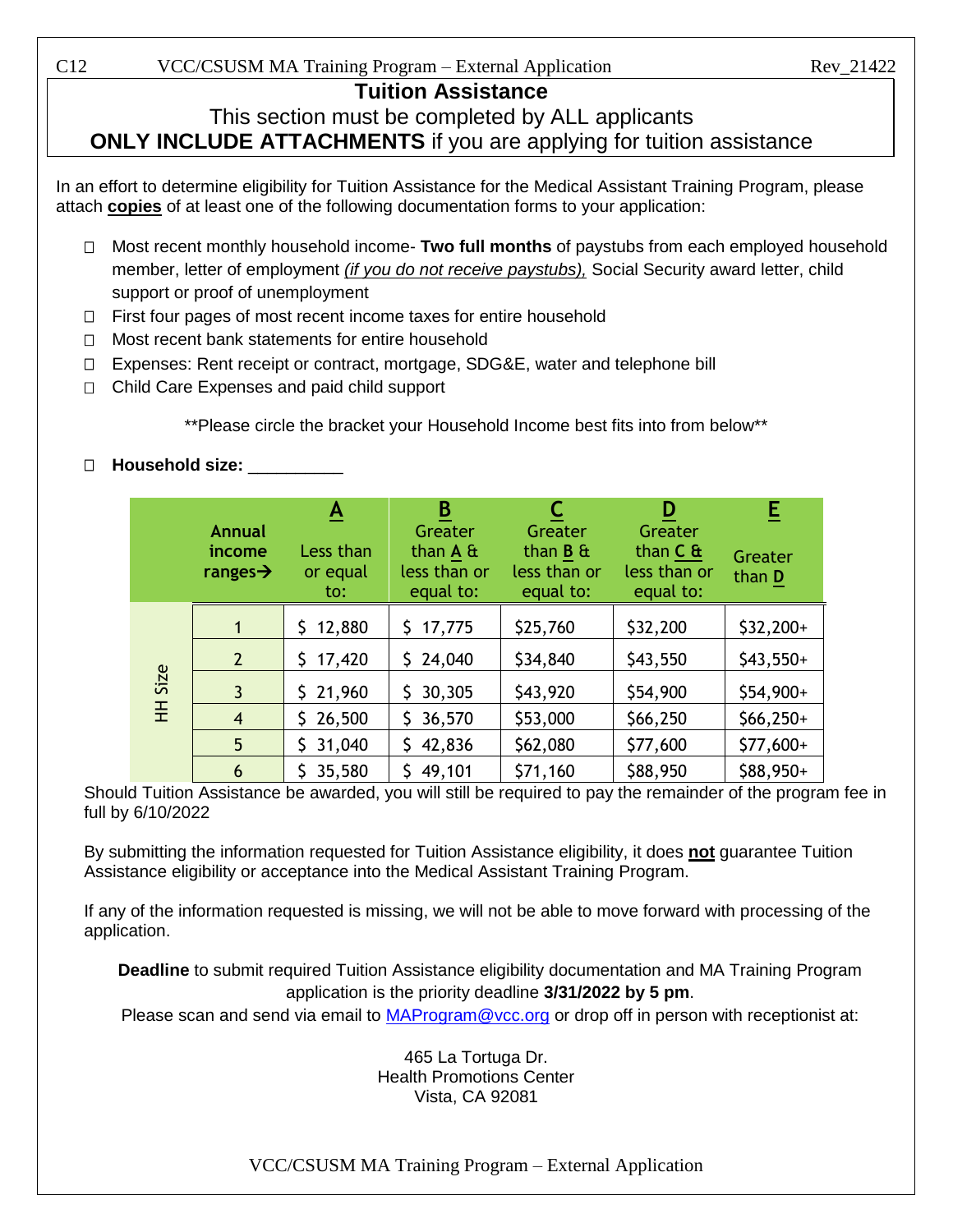#### C12 VCC/CSUSM MA Training Program – External Application Rev\_21422

#### **I understand and agree that:**

- 1. The information that I provided on this application is true and complete to the best of my knowledge. Any misrepresentation or omission of any fact in my application or any other materials, or during any interviews, can be justification of refusal of program acceptance or if accepted into program, termination from the program.
- 2. Program acceptance is contingent upon my successful completion of the total screening process, including the receipt of satisfactory references and background check.
- 3. Vaccination against COVID-19 is the most effective means of preventing infection with the COVID-19 virus, and subsequent transmission and outbreaks. VCC will adopt all requirements related to the State Public Health Officer Order for Healthcare worker vaccine requirements for all MA Training Program volunteers. As such, all program participants as defined in the Order will be required to be up-to-date for COVID-19 Vaccinations, meaning received all recommended COVID-19 vaccines including a booster dose when eligible. Proof of vaccination or approved exemption must be provided to VCC. The Public Health Order stipulates that only religious or medical exemptions apply and all medical exemptions must be accompanied by a note from an approved medical provider
- 4. In consideration of program acceptance, I agree to comply with the policies, rules, regulations and procedures of the program and understand that my program enrollment can be terminated with or without cause or notice at any time, at the potion of either the instructor or clinic or myself.
- 5. I understand that upon acceptance into the program, clearance of screening and payment of tuition, the program tuition is non-refundable.
- 6. I understand that upon acceptance into the Medical Assistant Training Program, there is no promise of employment at Vista Community Clinic.
- 7. Vista Community Clinic provides equal opportunities (EEO) to all applicants for educational programs without regard to race, color, religion, sex, national origin, age, disability or genetics. In addition to federal law requirements, Vista Community Clinic complies with applicable state and local laws governing nondiscrimination in educational programs in every location in which the company has facilities.
- 8. Vista Community Clinic expressly prohibits any form of harassment based on race, color, religion, gender, sexual orientation, gender identity or expression, national origin, age, genetic information, disability, or veteran status.

| <b>Applicant Signature</b> | Date |
|----------------------------|------|
|----------------------------|------|

Print Name

**Priority applications for the next course are due by 5pm on 3/31/2022 Deadline to apply for the next course is by 5pm on 4/29/2022**

\_\_\_\_\_\_\_\_\_\_\_\_\_\_\_\_\_\_\_\_\_\_\_\_\_\_\_\_\_\_\_\_\_\_\_\_\_\_\_\_\_\_\_\_\_\_\_\_\_\_\_\_\_\_\_\_\_\_\_\_\_\_\_\_\_\_\_\_\_\_\_\_\_\_\_\_\_\_\_\_\_

\_\_\_\_\_\_\_\_\_\_\_\_\_\_\_\_\_\_\_\_\_\_\_\_\_\_\_\_\_\_\_\_\_\_\_\_\_\_\_\_\_\_\_\_\_\_\_\_\_\_\_\_\_\_\_\_\_\_\_\_\_\_\_\_\_\_\_\_\_\_\_\_\_\_\_\_\_\_\_\_\_

#### **FORWARD COMPLETED APPLICATION AND ANY OTHER APPLICABLE DOCUMENTATION TO:**

MaProgram@vcc.org